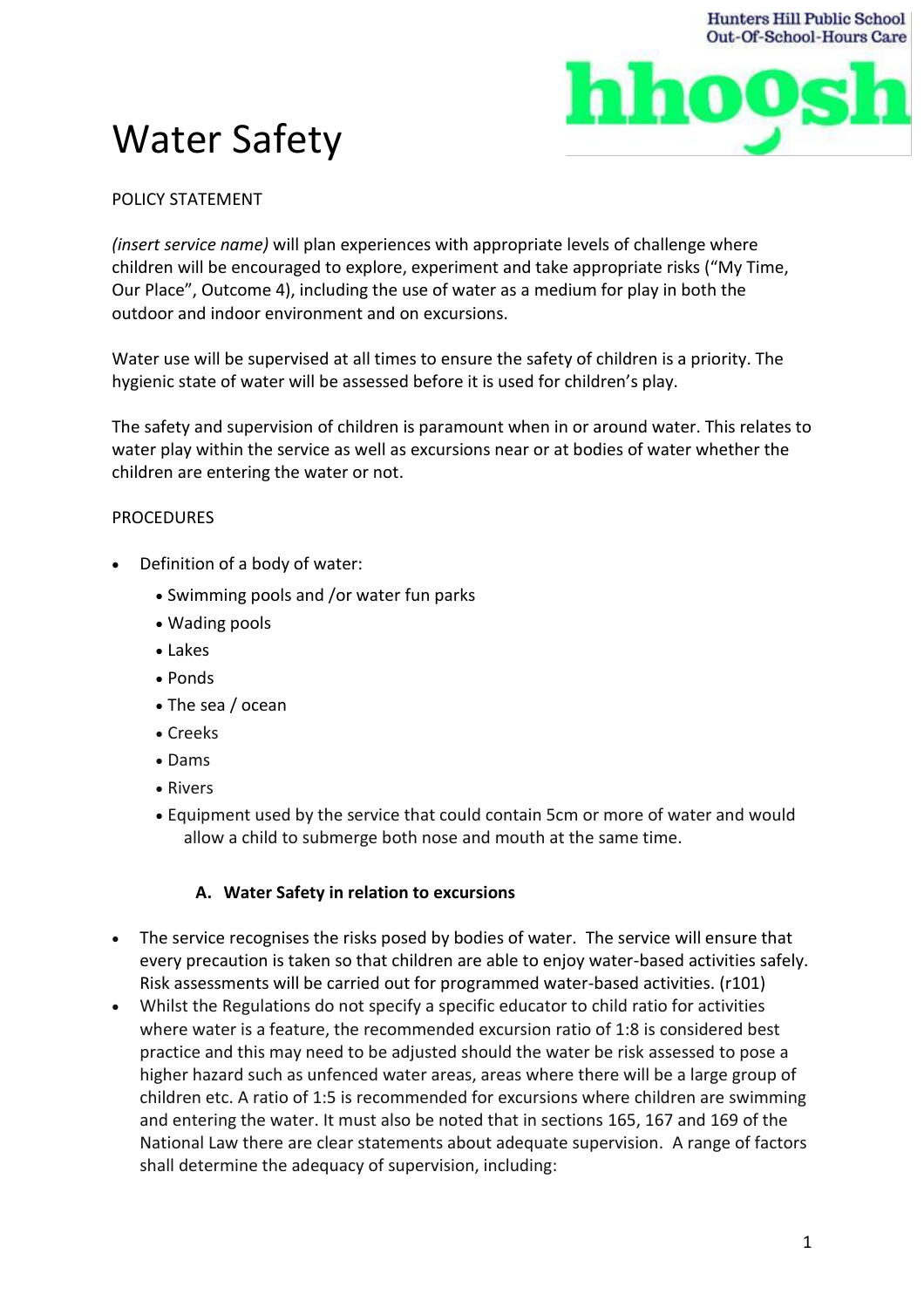



- Numbers, ages and abilities of the children
- Number and positioning of educators
- Each child's current activity
- Areas where children are playing, in particular the visibility and accessibility of these areas
- Risks in the environment and experiences provided to children
- Educators' knowledge of each child and each group of children, the experience, knowledge and skill of each educator.

### **B. Water safety in relation to water-based activities within the service**

- Water use within the service will be supervised to ensure that the safety of children, and educators is a priority. The hygienic state of water will be assessed before it is used for children's play.
- At the completion of the activity the water containers will be emptied and the containers turned upside down or packed away. Educators will ensure water troughs or containers for water play are filled to a safe level. Children will be discouraged from drinking from these water vessels.
- Children will be instructed in the safe use of equipment used during water-based activities, for example, slip and slide, water pistols, bubble machines, etc.
- Any buckets of water that may be used for cleaning or hand washing will not be left unsupervised near the children and will be emptied immediately after use
- The children's play areas will be checked each morning to ensure that no containers or pools of water are accessible to children. If rain occurs during the day, outdoor play areas will be checked for safety prior to the children entering the outdoor environment.
- Any water-based activities should be undertaken on grassed areas when possible to minimise wasted water.
- Staff will reinforce the water conservation message to embed sustainably practices in children.
- Water restrictions will be taken into consideration when planning and programming water-based activities.